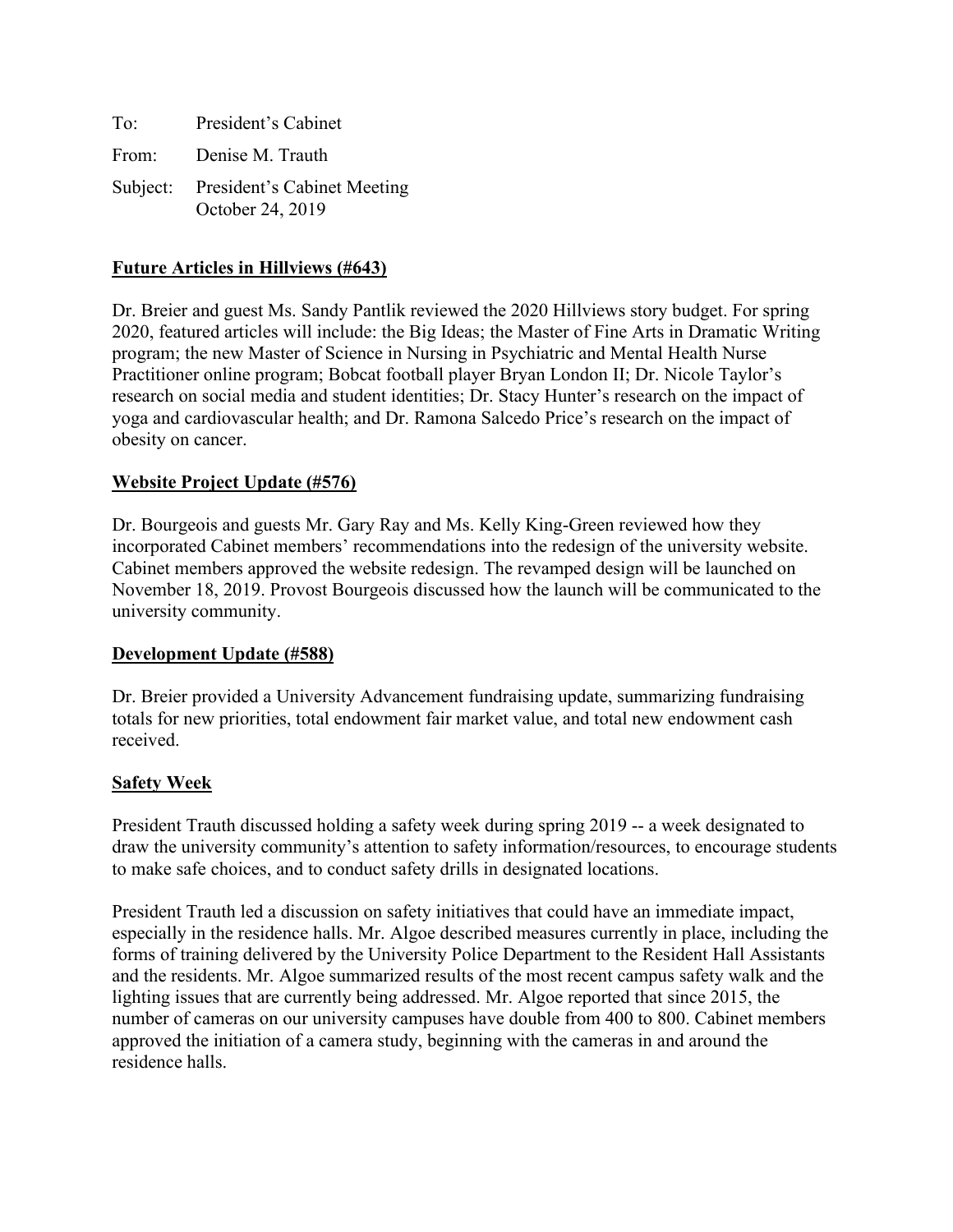Dr. Smith is looking into providing 24-hour staffing at all residence halls and installing automatic locks in all residence hall bedrooms.

Provost Bourgeois added that the retention task force will determine if certain residence halls may be negatively associated with retention and, if that indeed is the case, then identify residence hall-specific interventions that may bolster retention.

# **RTA: 11/28/2019 Continue discussion on safety and security.**

## **English/Spanish Web Pages**

This items was removed, as Google is no longer supporting the Google Translate Widget.

### **Telecommuting Policy (#761)**

Due to time constraints, this item was postponed to a future meeting.

## **RTA: 10/28/2019 Discuss the proposed telecommuting policy.**

### **Inclusion and Diversity (#747)**

Due to time constraints, this item was postponed to a future meeting.

## **RTA: 10/28/2019 Discuss the reorganization of the Office of Equity and Inclusion.**

#### **President's Update (#556)**

President Trauth discussed the upcoming Board of Regents November meeting and reminded Cabinet members that Dr. Bill Brittain will be receiving The Texas State University System Regents' Professor Award.

#### **Significant Issues (#01)**

Provost Bourgeois shared the positive feedback that he received about Texas State's most recent Bobcat Day.

Mr. Algoe discussed the current communication plan when there is a student death on campus.

## **RTA: 12/2/19 Discuss proposed policy on notifying the university community of a student, faculty, or staff death.**